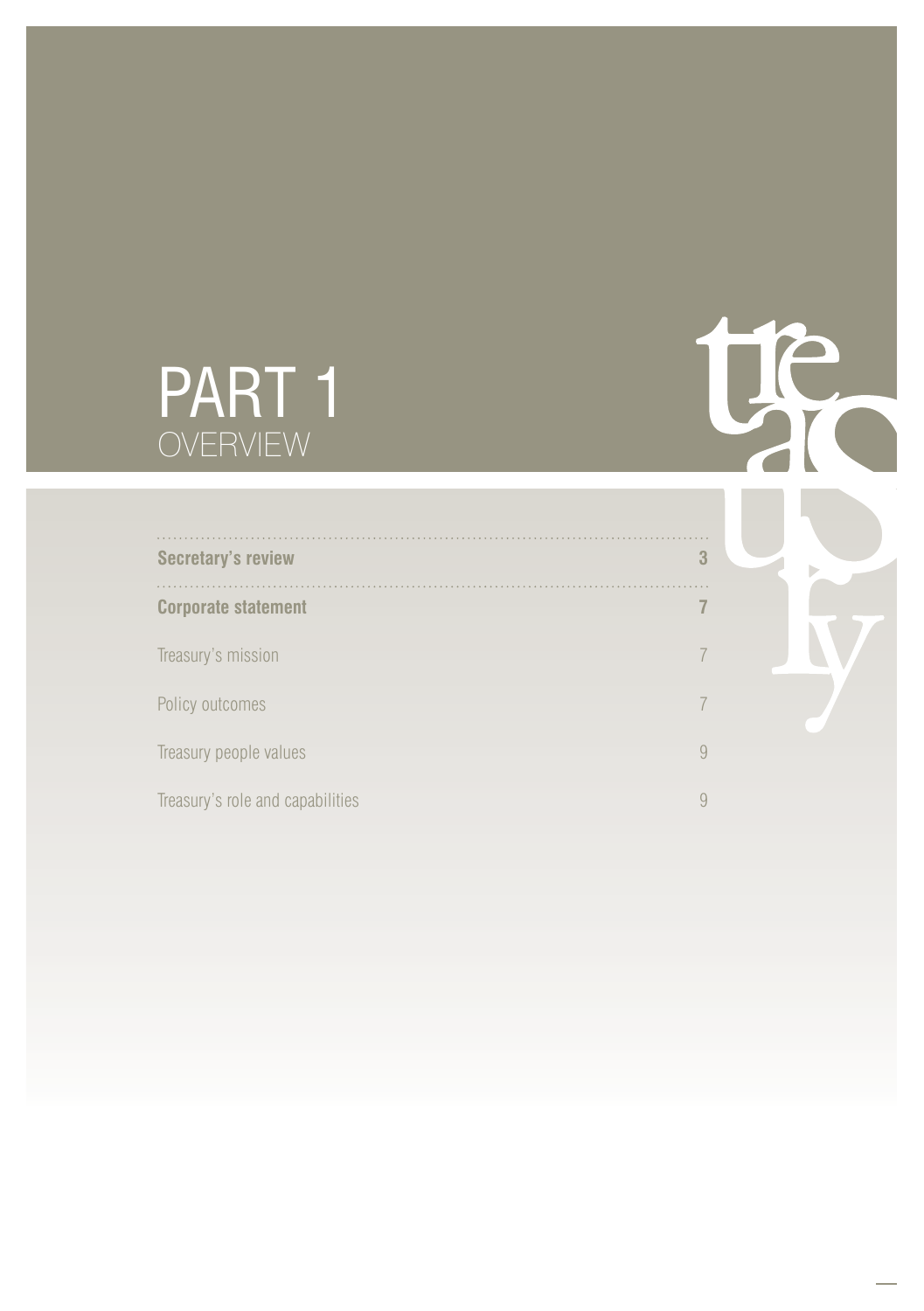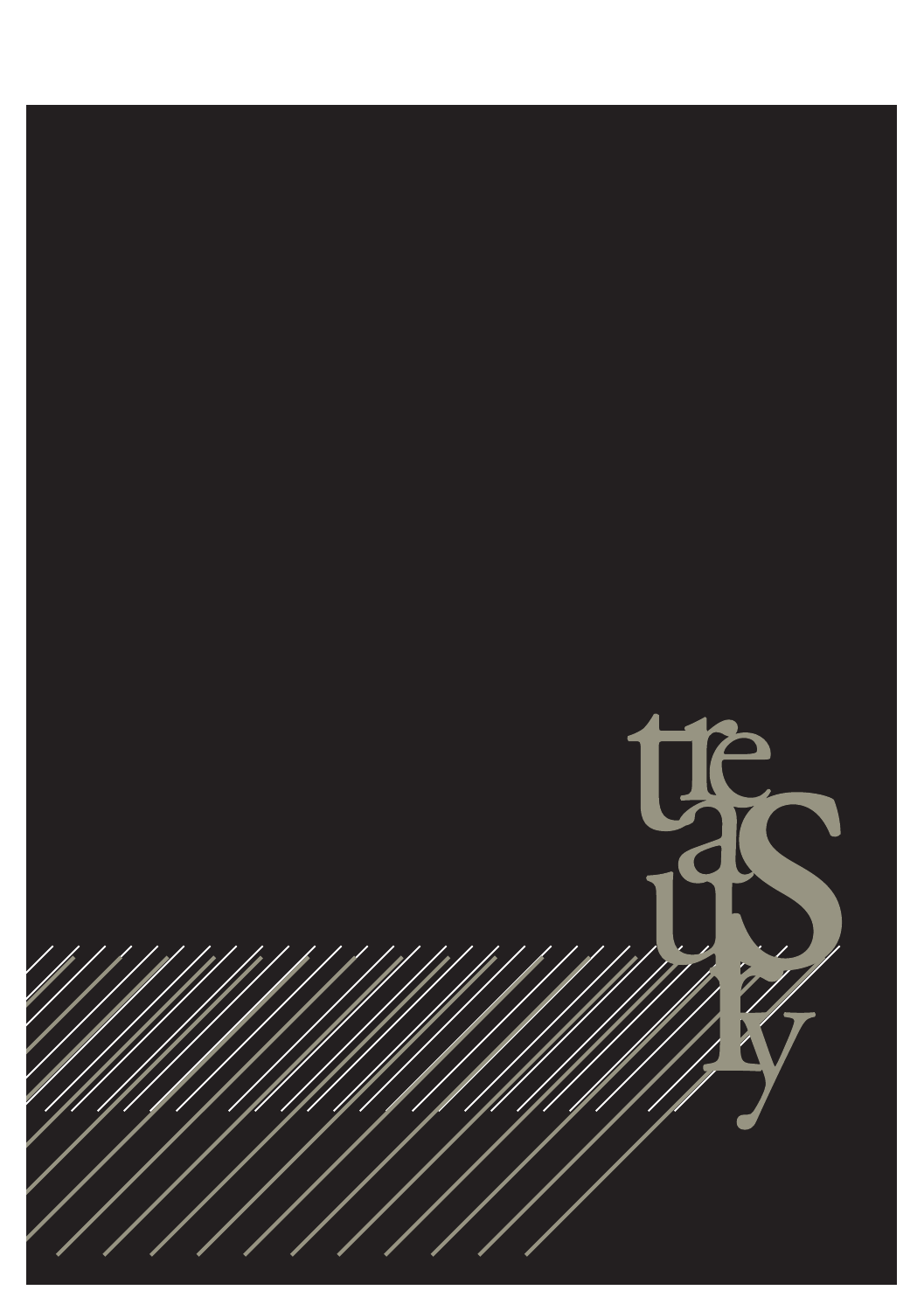

# Secretary's review

In 2004-05, through our advice and assistance to the Treasurer and portfolio ministers, we continued to make progress in pursuit of our mission to improve the wellbeing of the Australian people.

#### **Macroeconomic outcomes**

Australia's economic performance in 2004-05 was strong compared with many developed countries. GDP growth of 2.3 per cent for the year was underpinned by robust business investment and stable growth in consumption. The unemployment rate fell to 5 per cent in June 2005, the lowest in 28 years, while wage pressures and inflation remained contained. The budget outcome was stronger than expected with an underlying cash surplus of \$13.6 billion.

Australia's continued economic success is due to the implementation of credible medium-term frameworks that guide monetary and fiscal policies and to an extensive program of reforms in competition policy, the tax system, the labour market, the financial sector and corporate regulation. The challenge going forward is to sustain that strong economic performance.

#### **Public policy priorities**

This year has provided particular challenges, and opportunities, for us in advising the Government on strategic policy priorities and implementing key government policies. Our operating environment has been shaped by the federal election in October 2004; an increasing focus on whole-of-government responses to policy issues, including across levels of government; and a number of significant international events. In responding to these challenges, our touchstone has been sustainability: sustaining the impressive economic performance of recent times.

During the election period we, in conjunction with the Department of Finance and Administration, prepared the Pre-election Economic and Fiscal Outlook and a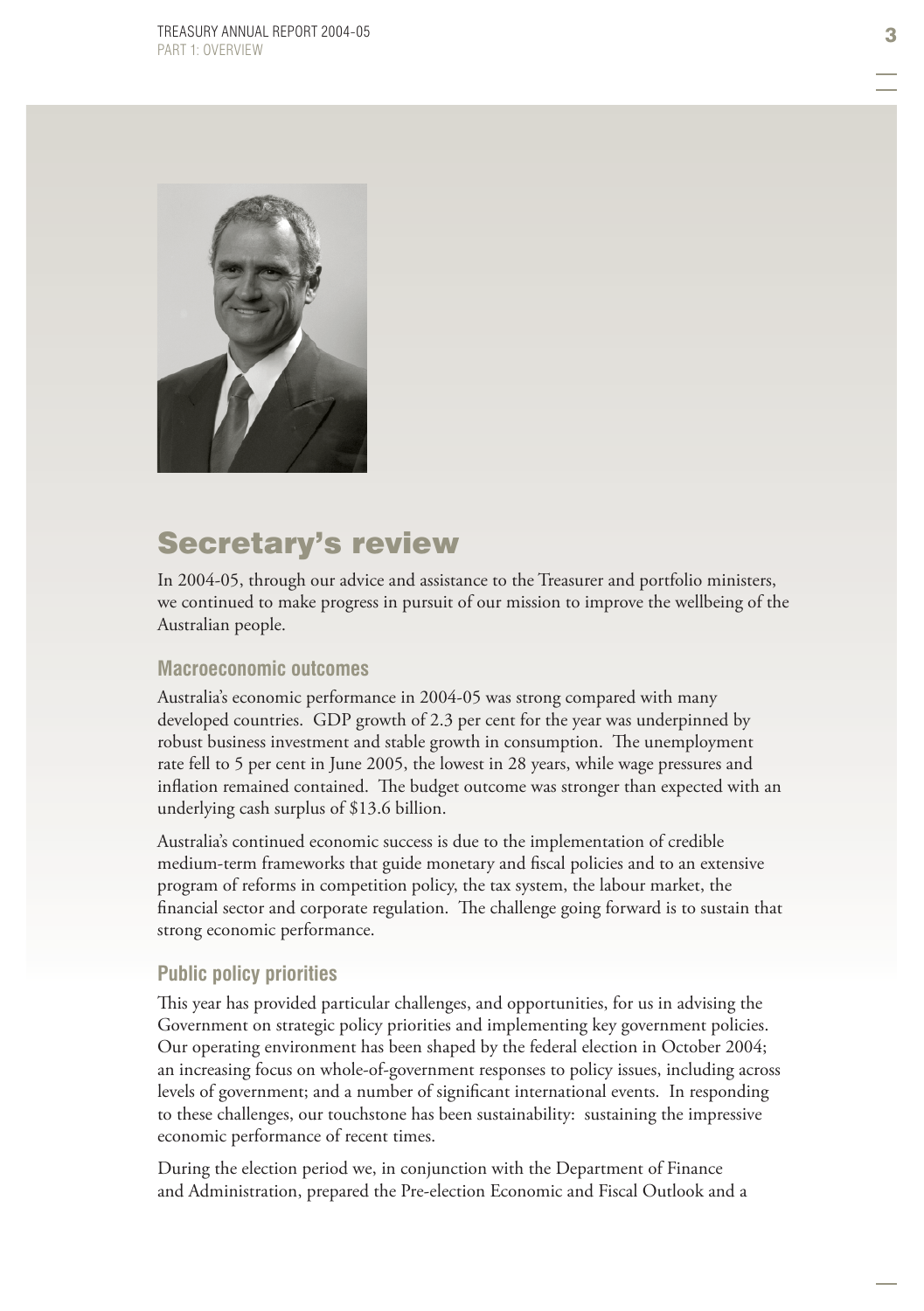large number of election commitment costings under the *Charter of Budget Honesty*  Act 1998. The election period also afforded us an opportunity to develop advice for the Government on strategic priorities for a new parliamentary term.

In the post-election period we have been involved in the implementation of a range of Government election commitments, including processes for the establishment of the Future Fund, the establishment of the Financial Literacy Foundation within Treasury and the development and implementation of a range of revenue and superannuation measures affecting individuals and small businesses. We were also involved in the implementation of the Government's choice of superannuation fund policy. And we have been active in the development of new arrangements for corporate governance, including financial reporting; in advising the Government on responses to the recommendations of the Dawson review, the review of international taxation arrangements and the review of the tax self assessment system; and in consulting on, and developing refinements to, the regulatory arrangements for financial services.

In our role as a central policy agency we partnered other agencies in the implementation of election commitments in areas such as childcare, workplace relations and aged care. We were also heavily involved in work on the family tax benefit and the *Welfare to Work* reforms announced in the 2005-06 Budget. And we made significant contributions to the development of policy in the areas of education and training, immigration, health, climate change, drought and agricultural assistance and adjustment issues, defence and national security, energy efficiency, and industrial relations.

Work across levels of government was a theme of our work in a number of areas this year, including the simplification review of Horizontal Fiscal Equalisation, water and energy reform and national competition policy.

December 2004 brought the Boxing Day Tsunami. Treasury played a key role in establishing the Government's \$1 billion Australia-Indonesia Partnership for Reconstruction and Development.

In the Pacific area, Treasury provides advice and skilled staff to Nauru, Papua New Guinea and the Solomon Islands. These whole-of-government initiatives are directed to improving economic stability, governance and security in the Pacific region.

We continued to play an active role in international forums and institutions to influence outcomes supportive of growth enhancement and poverty reduction. We were particularly active in bilateral policy dialogue with our counterparts in the Asia-Pacific region.

To create stronger trade and investment links we engaged in negotiations with several countries on double taxation agreements, participated in the negotiation and finalisation of a number of free trade agreements and held further discussions with New Zealand on initiatives directed at moving towards a single economic market.

In much of our work, we have sought to engage with the community and key domestic and international stakeholders. Stakeholder engagement informs our advice on policy development and implementation and enables us to assist the government in raising public awareness of significant domestic and international economic issues.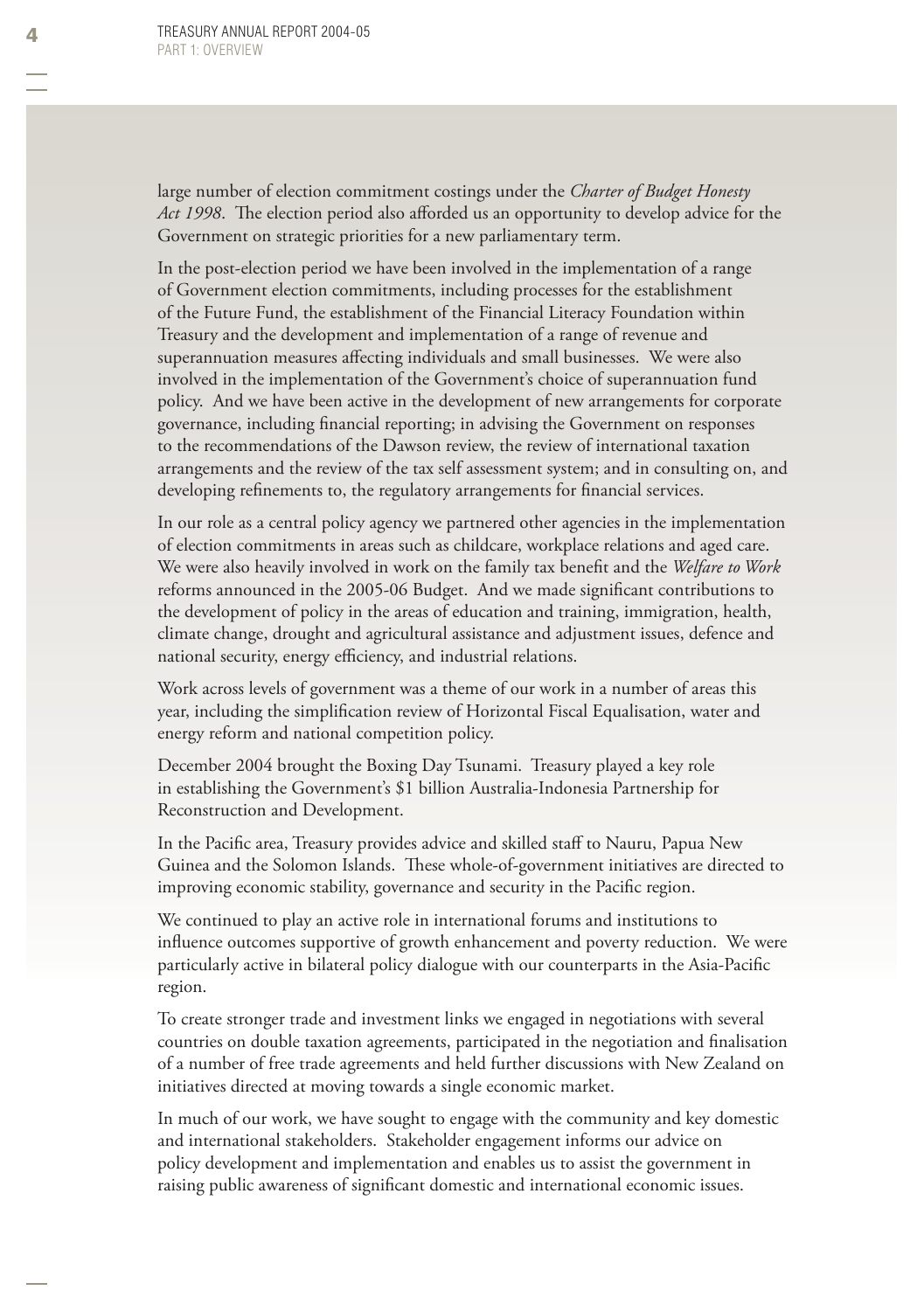For example, we continued to work on increasing public awareness of the implications of demographic change, including through public consultation on *Australia's Demographic Challenges*. We have also consulted on a range of policy proposals in the areas of taxation and markets regulation.

#### **Our organisation**

Changes in our operating environment have not only impacted on our policy priorities, but also on organisational structure. Following the election, the Financial Literacy Foundation was established as a division of the Treasury and functions associated with product safety administration and the provision of consumer information were transferred from the Treasury to the Australian Competition and Consumer Commission.

The substantial increase in the range and depth of international responsibilities of Macroeconomic Group saw the creation of an Alternative Executive Director position, with Mr David Parker assuming that role in February 2005. Our Executive Board has undergone other changes during the year with Mr David Tune and Mr Mike Callaghan taking on the roles of Executive Director Fiscal and Corporate and Executive Director Revenue Group, respectively.

The G-20 and APEC secretariat was established to develop the policy agenda and manage logistics for Australia hosting the meetings of G-20 Finance Ministers and Central Bank Governors in 2006 and the APEC Finance Ministers in 2007.

The work of one of our officers in the Pacific region has been recognised with Mr Colin Johnson receiving the award of a Public Service Medal in the 2005 Queen's Birthday Honours for his significant contribution to the economic reconstruction of a number of neighbouring nations.

To support our ongoing work on the implications of demographic change and drivers of growth, Treasury received funding in the 2005-06 Budget to develop and maintain a labour force participation modeling capacity. A new project team has been established in Revenue Group to develop that capacity.

Treasury also received additional funding to support a number of other new initiatives, such as a review of aspects of income tax self-assessment and improved accounting and auditing standards-setting arrangements through the Financial Reporting Council.

Knowledge management continued to be a major corporate focus in 2004-05, with progress in implementing electronic records management, an upgrade of the departmental intranet and the development of other systems to provide more comprehensive information management. We have also progressed a range of initiatives to improve the quality of the information in our systems and encourage information sharing.

People management systems and staff learning and development strategies were further refined during the year, while the department also developed a more explicit risk management framework. In addition, measures were put in place to ensure compliance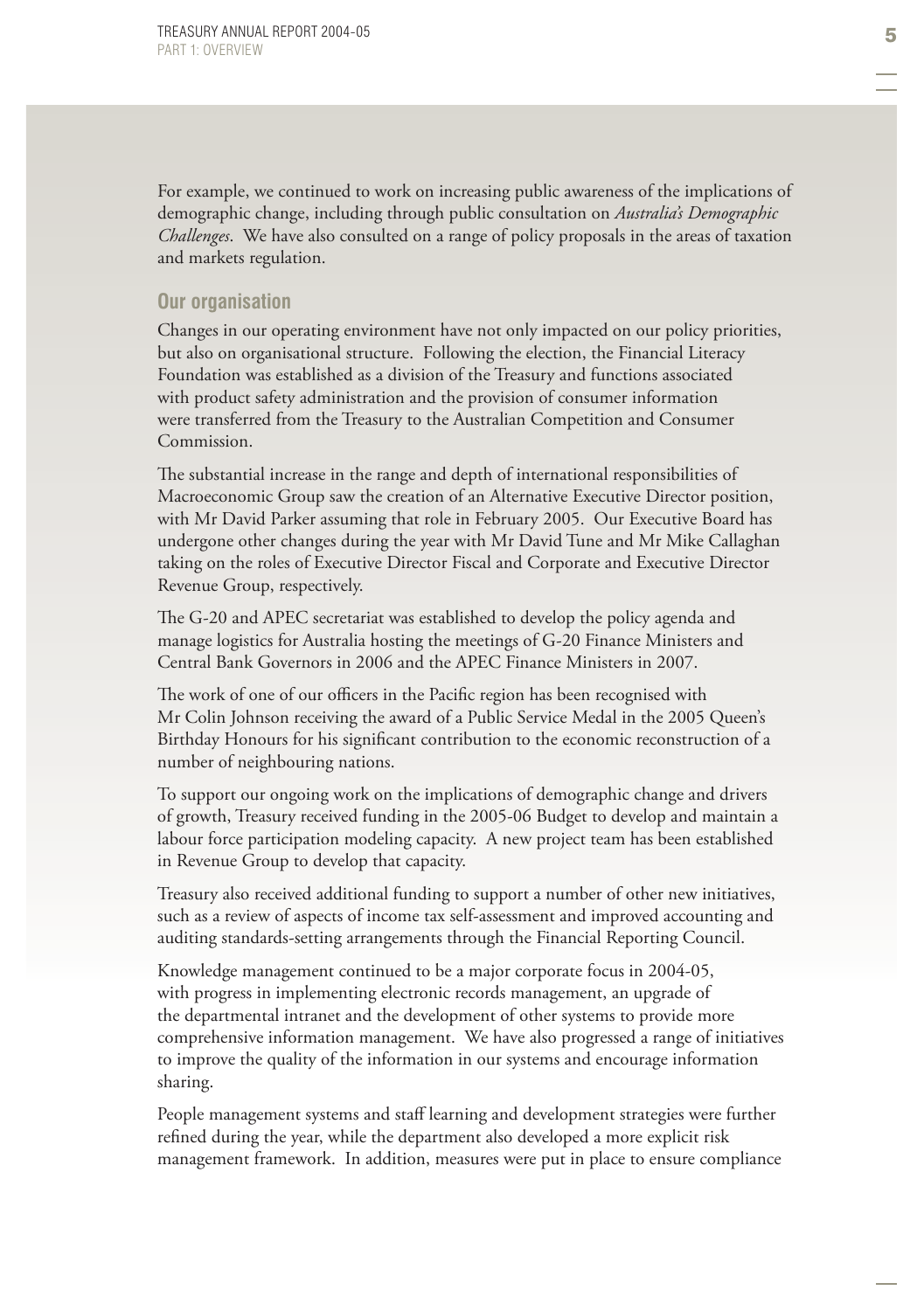with new Commonwealth Procurement Guidelines and the introduction of the Australian Equivalent of International Financial Reporting Standards.

There have also been a number of changes affecting the Royal Australian Mint. It became a prescribed agency under the *Financial Management and Accountability Act 1997* from 1 July 2005 and will, as a result, have a separate annual report from 2005-06. The Royal Australian Mint building is also to be refurbished in line with the decision to retain Commonwealth-owned buildings of significance and heritage value.

Treasury received nearly 20 per cent more in government funding in 2004-05, compared to the previous year, most of which was to fund new government initiatives. Delays in fully implementing some of these new initiatives resulted in Treasury recording a significant surplus in 2004-05. These initiatives are expected to be fully implemented during 2005-06. Notwithstanding the 2004-05 surplus, careful financial management will be required to ensure that outcomes continue to be achieved within budget.

Treasury received an unqualified audit report for its financial accounts for 2004-05.

#### **2005-06 outlook**

We anticipate that in 2005-06 our broad strategic theme will again be sustainability. In particular, we expect to focus on a number of dimensions of sustainability in our work including analysing and advising on policy responses to domestic and international developments; addressing the broad components that affect potential growth, particularly in the areas of participation and productivity; seeking innovative ways to address complexity and governance issues in public policy design and implementation; influencing international policy outcomes and safeguarding Australia's sound fiscal position.

There will, of course, be new issues and unforeseeable areas of work that emerge over the course of the year. Our strength as a department lies in our ability to anticipate the major issues and to respond rapidly to those that we do not anticipate. Our achievements in 2004-05 are strong evidence of our ability to do just this. I want to thank all Treasury staff for their professionalism, flexibility and enthusiasm and for their numerous contributions to improving the wellbeing of the Australian people.

Ken Henry Secretary to the Treasury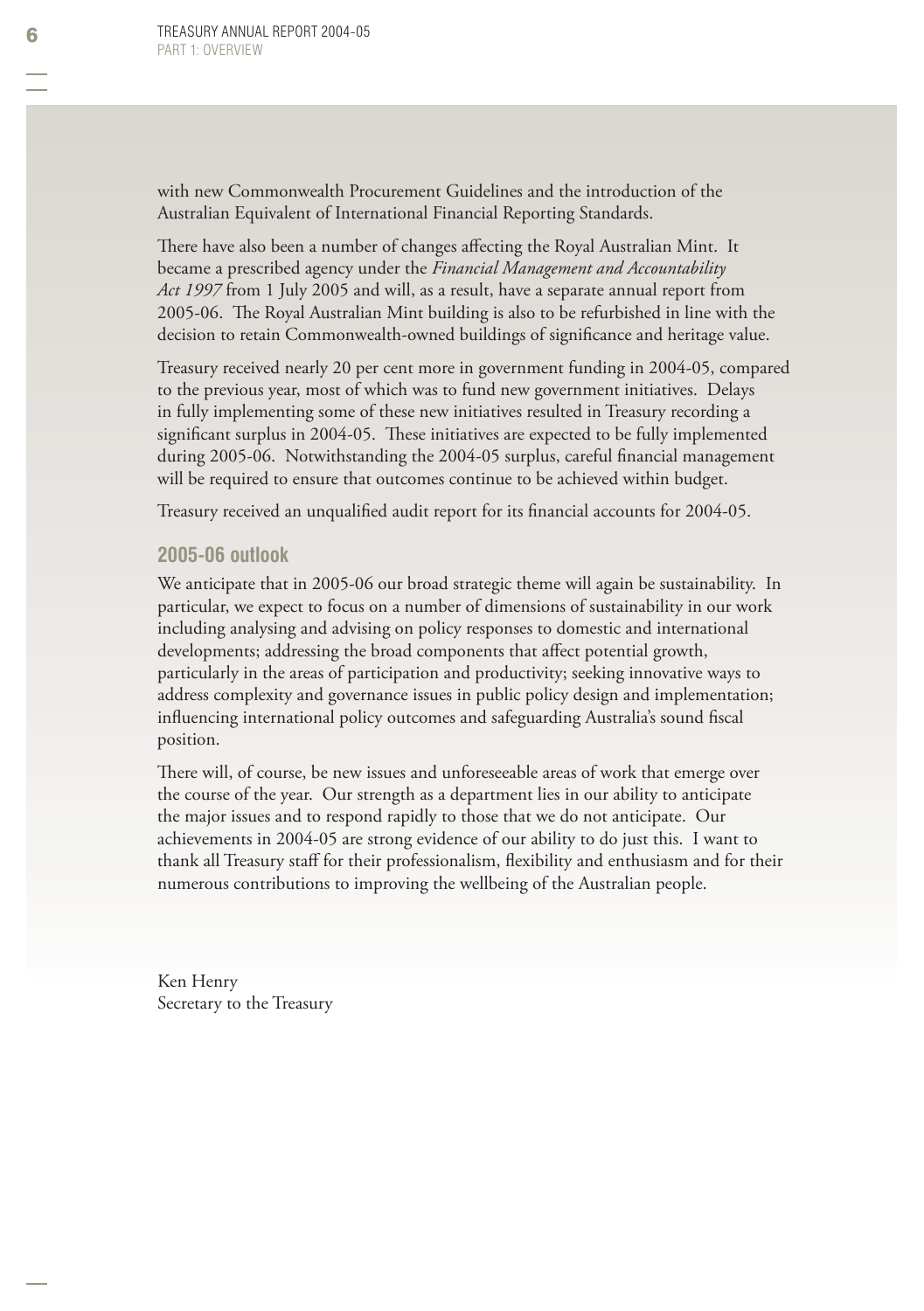# Corporate statement

# Treasury's mission

Treasury's mission is to improve the wellbeing of the Australian people by providing sound and timely advice to the government, based on objective and thorough analysis of options, and by assisting Treasury ministers in the administration of their responsibilities and the implementation of government decisions.

# Policy outcomes

In carrying out its mission, Treasury is responsible for the following policy outcomes:

- sound macroeconomic environment; •
- effective government spending and taxation arrangements; •
- well-functioning markets. •

#### Outcome 1: Sound macroeconomic environment

A sound macroeconomic environment is an essential foundation for strong sustainable economic growth and the improved wellbeing of Australians. It is characterised by stable prices, low interest rates, healthy economic and employment growth, and a sustainable external position.

As many influences on macroeconomic outcomes are beyond the control of the government, policy aims to improve the prospects of the Australian economy, rather than to target specific outcomes or major economic indicators. Success is judged more by medium- to long-term performance relative to Australia's past and to other countries, rather than by particular results in any year.

Treasury aims to contribute to a sound macroeconomic environment through:

- ongoing development of a deep understanding of the operations of the Australian economy and how government action might influence it; •
- monitoring and assessing economic conditions and prospects, both in Australia and overseas, and by providing advice on the formulation and implementation of effective macroeconomic policy, including monetary and fiscal policy; •
- providing strategic influence on Australia's international interactions, and assisting portfolio ministers in their international relations; •
- assisting counterpart governments in pursuing economic stabilisation, development and improved governance in the Pacific. •

Macroeconomic Group is responsible for the outputs associated with Outcome 1.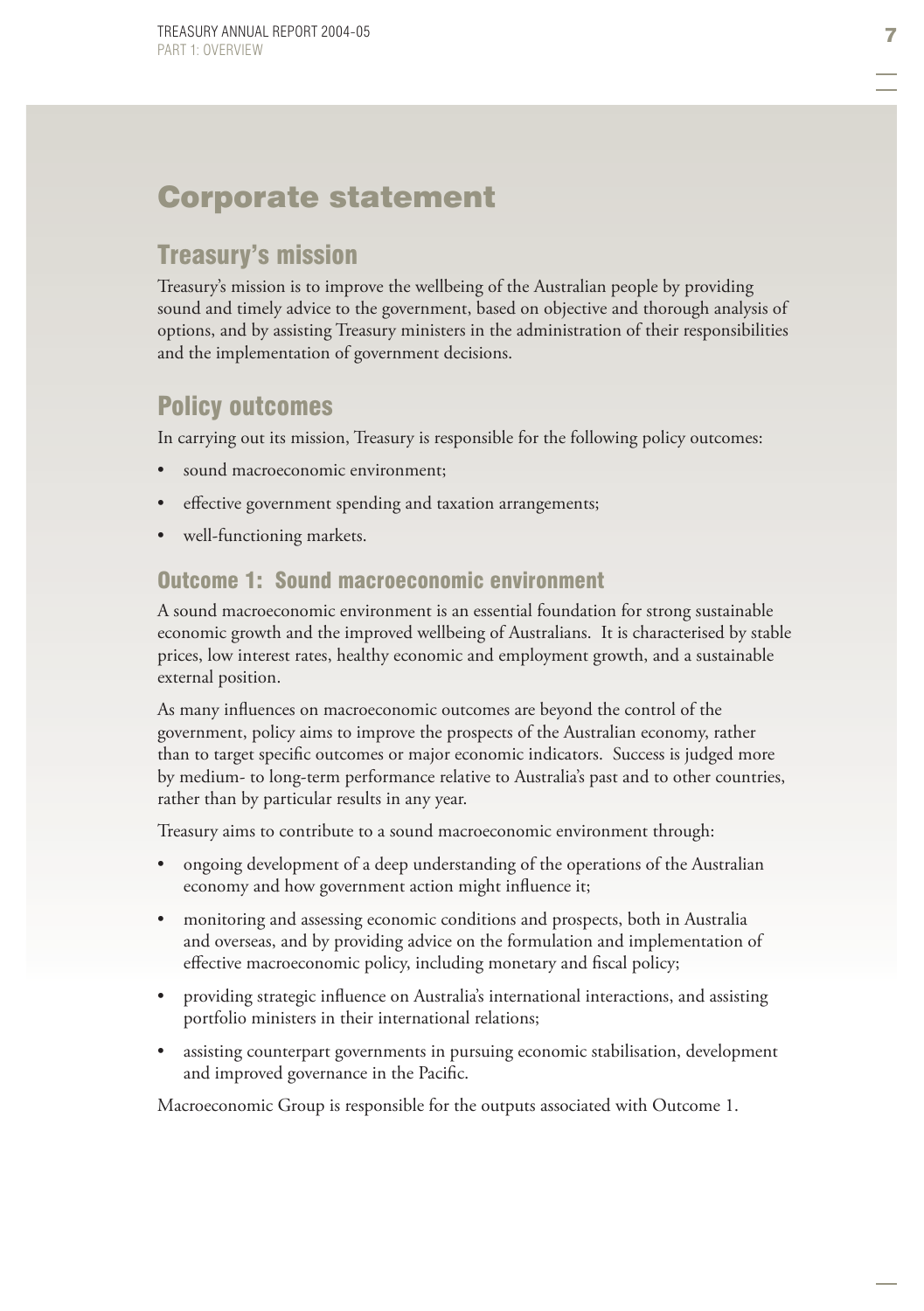#### Outcome 2: Effective government spending and taxation arrangements

Government spending and taxation arrangements contribute to the overall fiscal outcome and also influence strong sustainable economic growth and the improved wellbeing of Australians.

Spending measures should be effective in meeting their stated objectives, minimise behavioural distortions and deliver significant economic and other benefits compared with costs, thus contributing to the wellbeing of Australians. Taxation measures should meet revenue and other public policy objectives and have regard to the principles of economic efficiency, horizontal and vertical equity, certainty and transparency, whilst minimising compliance and administrative costs. By meeting these objectives, taxation measures contribute to wellbeing, either directly or by providing the revenue base to finance government services.

Ongoing advice from Treasury to the portfolio ministers assists in formulating, implementing and explaining government spending and taxation decisions. Treasury does this by:

- monitoring and advising on the effective operation of the tax system; •
- putting together the budget as the key strategic government planning and resource allocation tool of the government; •
- providing high quality input into government consideration of expenditure programmes; •
- advising on the effective financial operations of government collectively in Australia (including in relation to the Australian Government's debt management). •

Responsibility for the outputs associated with Outcome 2 is shared between Fiscal Group and Revenue Group. Fiscal Group is responsible for budget policy advice and coordination and for Commonwealth-State financial policy advice. Fiscal Group also provides advice on areas of core government services such as social policy, health, education, labour market regulation, industry and environment policy, defence and national security policy. Revenue Group provides advice on taxation and retirement incomes policy, including superannuation, the aged pension and other income support arrangements. Revenue Group is also responsible for the development of tax legislation.

#### Outcome 3: Well-functioning markets

Well-functioning markets contribute to the achievement of high sustainable economic and employment growth and the wellbeing of Australians, by enabling resources to flow to those parts of the economy where they can be used most productively.

Well-functioning markets operate when investors and consumers have the skills, confidence and certainty to make decisions that are well-informed and free from market distortions and impediments.

Treasury contributes to well-functioning markets by providing advice on policy processes and reforms that: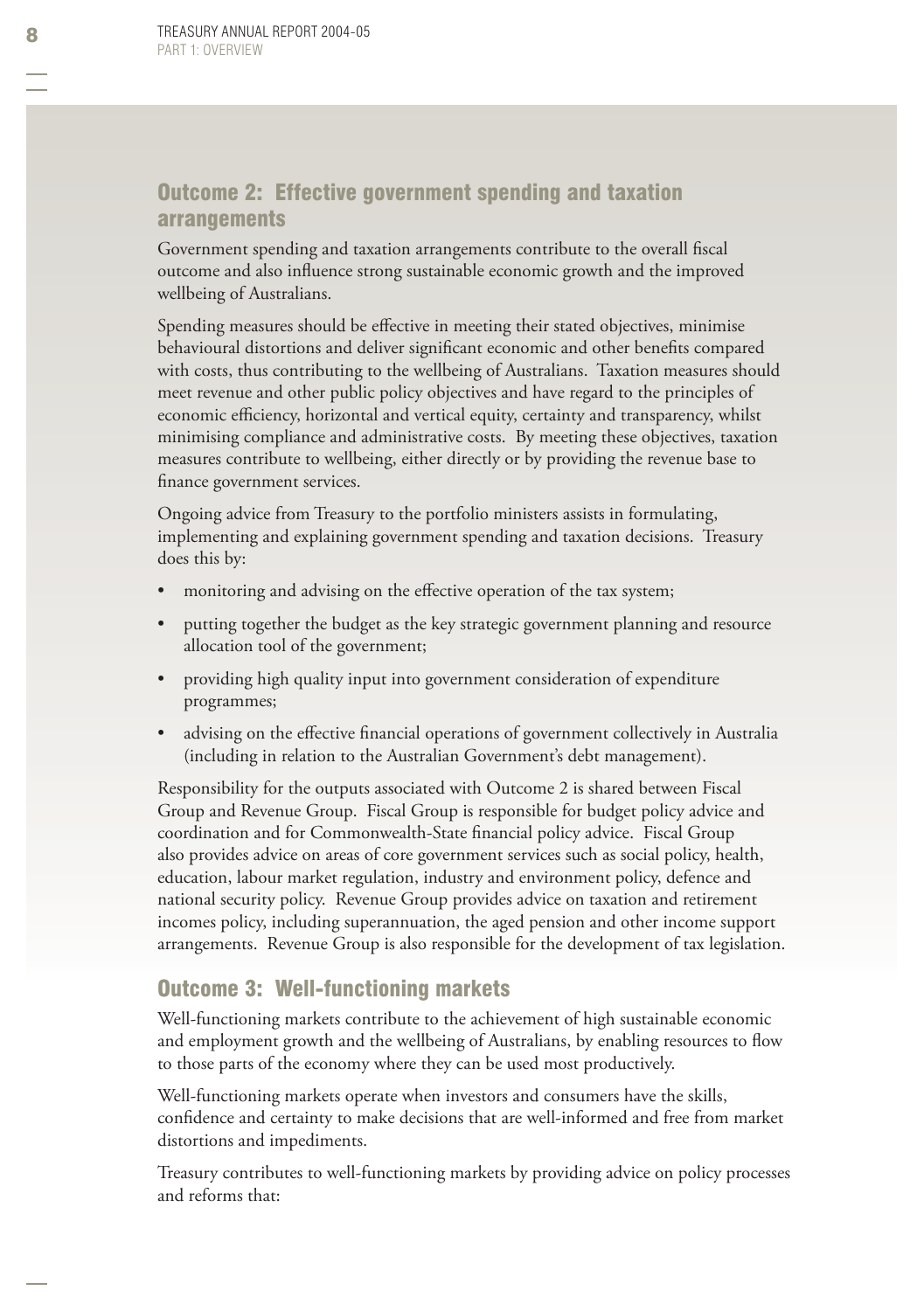- promote a secure financial system and sound corporate practices; •
- remove impediments to competition in product and services markets; •
- promote consumer protection and financial literacy; •
- safeguard the public interest in relation to foreign investment. •

The effective implementation and communication of the Government's position is also critical to achieving this outcome.

Markets Group is responsible for the outputs associated with Outcome 3.

# Treasury people values

Treasury has its own people values to reflect the management approach and these are within the broader Australian Public Service framework.

Treasury people:

- strive for excellence; •
- value teamwork, consultation and sharing ideas; •
- value diversity among our people; •
- treat everyone with respect; •
- exhibit honesty in all our dealings; •
- treat colleagues with fairness. •

Treasury people management principles:

- There will be open, two-way communication at all levels. •
- Accountabilities will be clearly defined. •
- Remuneration will be based on work performance and determined by fair and transparent processes. •
- Staff will be assisted in achieving appropriate work and private life balance. •

# Treasury's role and capabilities

Our mission statement reflects the breadth of our ministers' responsibilities and underscores the key importance for Treasury of a strong relationship with its ministers, built on trust and effective advice. We play a central policy agency role in the development of public policy.

In assessing public policy issues we apply a broad wellbeing framework comprised of five elements: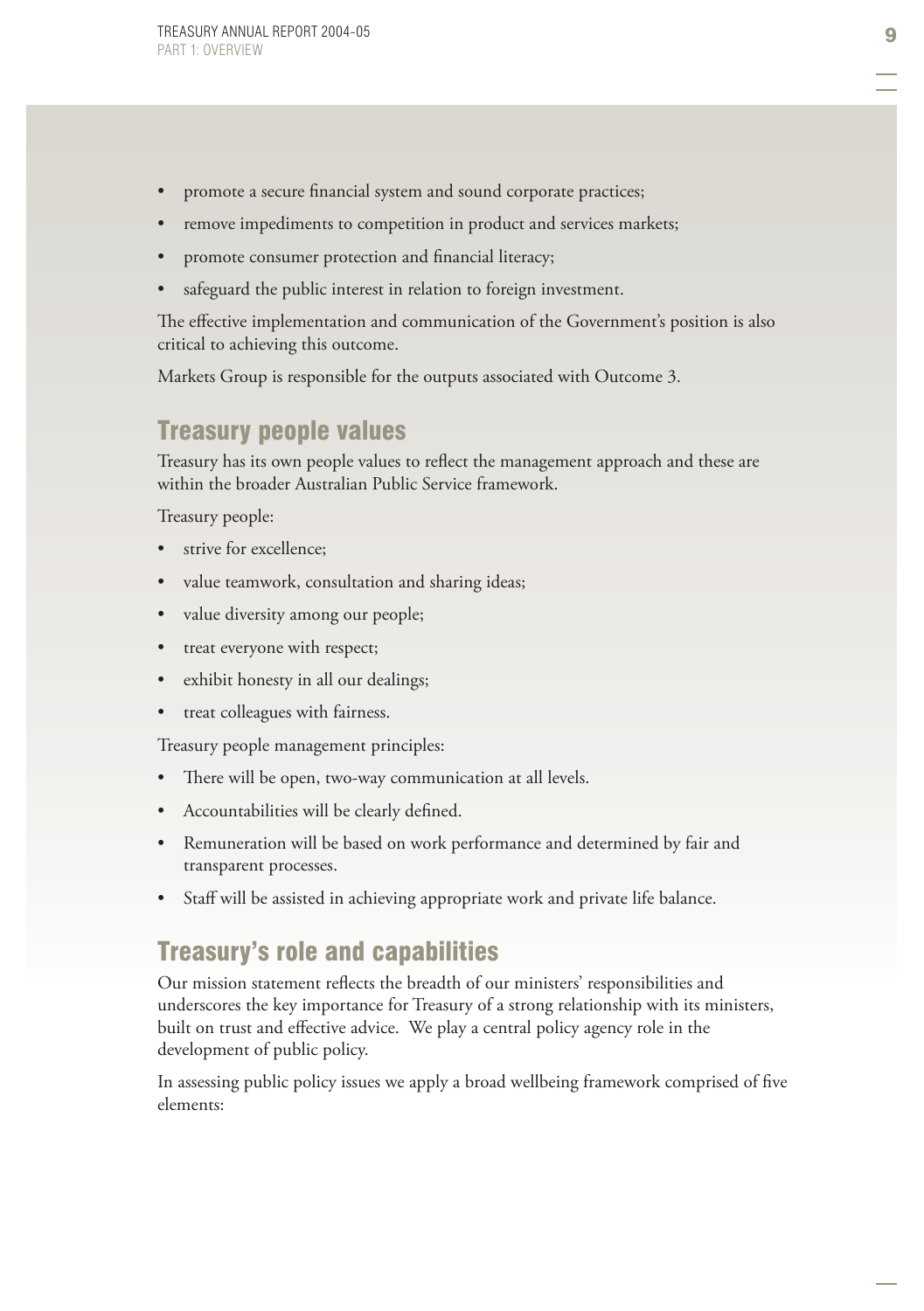- opportunity and freedom that individuals have the capability to lead the lives they want to lead; •
- the level of consumption possibilities available to the community over time (including the level of goods and services which are available and non-market goods such as voluntary and community work, the quality of the physical environment, health and leisure); •
- the distribution of these consumption possibilities (including among different groups within society, across geographical regions and inter-generational issues); •
- the overall level of risk borne by individuals and, in aggregate, by the community; •
- the level of complexity confronting Australians. •

The wellbeing framework, along with the range of policy responsibilities held by Treasury ministers, means that Treasury must bring a whole-of-economy approach to its advice and analysis, taking account of a broad range of issues such as freedom, opportunity and the natural environment.

To be an effective central policy agency across our full range of activities we work to ensure that we:

- effectively focus our efforts on the issues that really matter, based on our understanding of government and of our ministers' interests; •
- anticipate policy developments both inside and outside the Treasury portfolio; •
- bring a strong analytical approach to all issues by applying our understanding of economic principles and tools, the framework for understanding wellbeing, our knowledge of Australia and relevant international policy experience and an understanding of all relevant interests; •
- remain relevant over time through an inclusive and participatory involvement in policy processes, domestic and international engagement and continued sensitivity to the changes in community values and the policy environment; •
- consistently achieve results working within the government. •

In broad terms, the capabilities needed in Treasury to fulfill the role and deliver the outputs are:

- leadership and governance frameworks; •
- high quality analytical strengths; •
- systems to support, and investments to sustain, services. •

The production and delivery of outputs relies on:

policy development which covers identifying policy issues, shaping policy approaches, managing issues during a process of change, and providing up-to-date information; •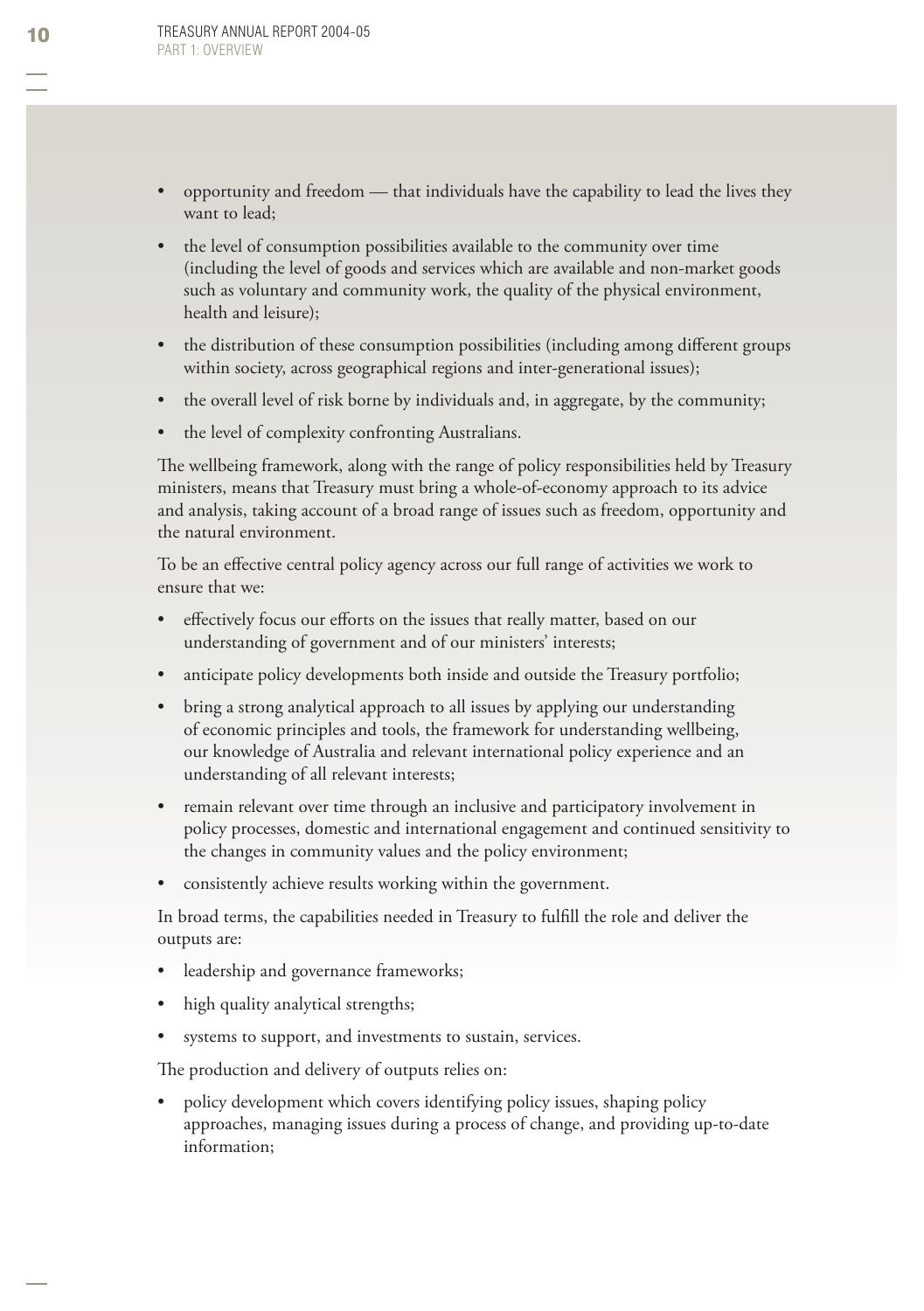- quantitative analysis of the economy, policy options and their impacts, and of government and departmental finances; •
- policy implementation and development of legislation and related instruments; •
- public consultation and information in the development of policy and legislation and ongoing management of issues; •
- international engagement; •
- administration of policy frameworks including government arrangements, legislation and programmes. •

These activities are supported by people, financial and facilities management systems; knowledge and information management systems; communications systems; and strategic leadership at multiple levels in the organisation.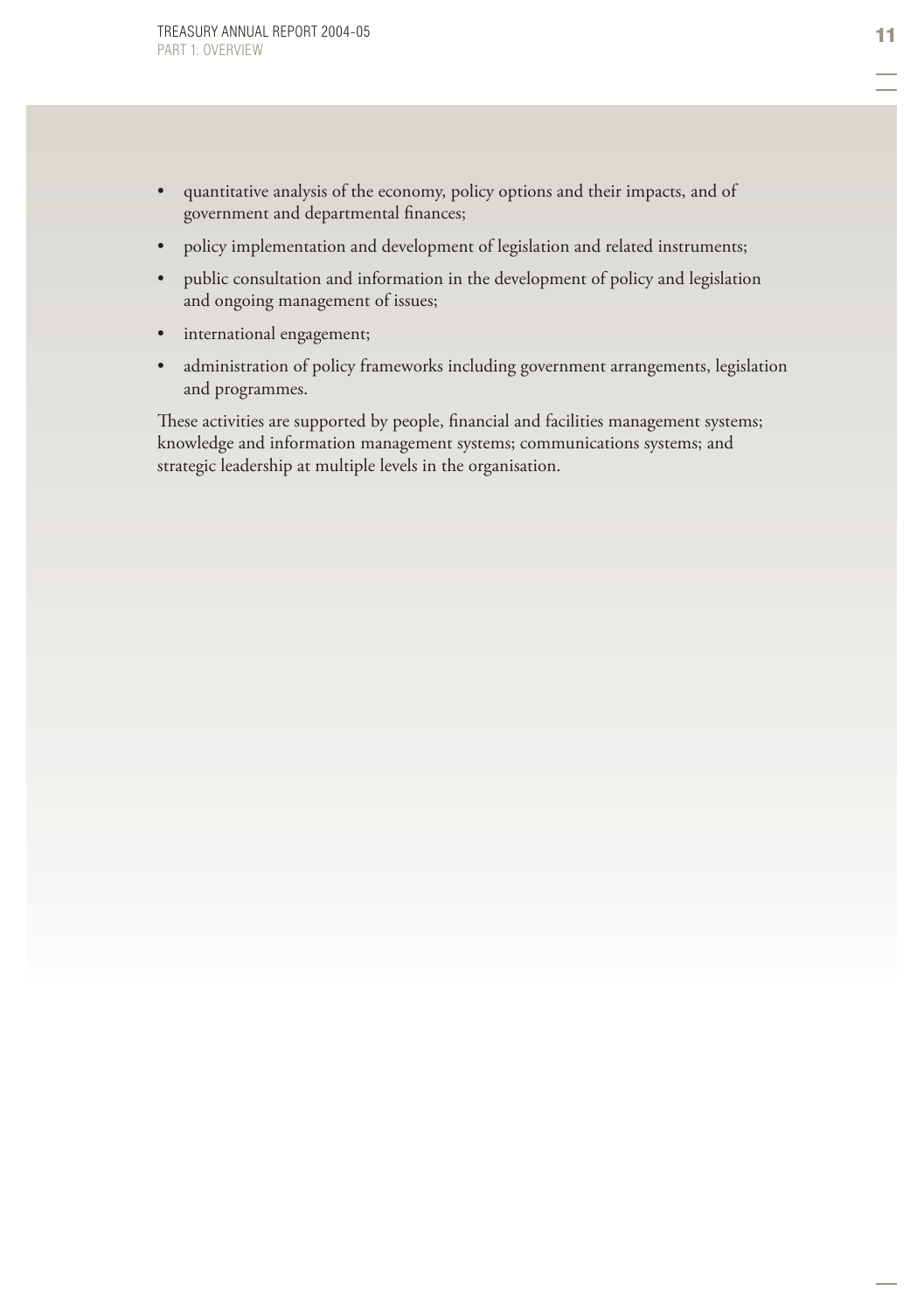# Table 1: Treasury financial and staffing resources summary

|                                                    | <b>Budget</b><br>2005<br>\$'000 | Actual<br>2005<br>\$'000 | <b>Budget</b><br>2006<br>\$'000 |
|----------------------------------------------------|---------------------------------|--------------------------|---------------------------------|
| <b>Administered expenses</b>                       |                                 |                          |                                 |
| Appropriation Acts No 1 and 3                      | 9,000                           | 1,281                    | 6,000                           |
| Appropriation Acts No 2 and 4                      | 178,458                         | 173,983                  | 168,973                         |
| Appropriation Acts No 5 and 6                      |                                 |                          |                                 |
| <b>Special Appropriations</b>                      | 36,122,639                      | 36,070,602               | 38,508,112                      |
| Other expenses                                     |                                 | 451,228                  |                                 |
| <b>Total administered expenses</b>                 | 36,310,097                      | 36,697,094               | 38,683,085                      |
| <b>Revenue from Government</b>                     |                                 |                          |                                 |
| Output Group 1.1 Macroeconomic                     | 26,822                          | 26,058                   | 31,408                          |
| Output Group 2.1 Fiscal                            | 14,208                          | 16,476                   | 14,126                          |
| Output Group 2.2 Revenue                           | 39,814                          | 39,732                   | 43,092                          |
| Output Group 3.1 Markets                           | 43,300                          | 44,289                   | 45,525                          |
| <b>Total revenue from Government contributing</b>  |                                 |                          |                                 |
| to the price of departmental outputs               | 124,144                         | 126,555                  | 134,151                         |
| Revenue from other sources                         |                                 |                          |                                 |
| Output Group 1.1 Macroeconomic                     | 4,385                           | 3,677                    | 4,413                           |
| Output Group 2.1 Fiscal                            | 298                             | 210                      | 286                             |
| Output Group 2.2 Revenue                           | 836                             | 606                      | 874                             |
| Output Group 3.1 Markets                           | 44,530                          | 57,275                   | 44,767                          |
| <b>Total revenue from other sources</b>            | 50,049                          | 61,768                   | 50,340                          |
| Total revenue for departmental outputs             |                                 |                          |                                 |
| (Total revenues from Government and other sources) | 174,193                         | 188,323                  | 184,491                         |
| <b>Price of departmental outputs</b>               |                                 |                          |                                 |
| Output Group 1.1 Macroeconomic                     | 31,207                          | 27,107                   | 35,821                          |
| Output Group 2.1 Fiscal                            | 14,506                          | 14,203                   | 14,412                          |
| Output Group 2.2 Revenue                           | 40,650                          | 38,439                   | 43,966                          |
| Output Group 3.1 Markets                           | 87,830                          | 91,682                   | 90,292                          |
| Total price of departmental outputs                | 174,193                         | 171,431                  | 184,491                         |
| <b>Total estimated resourcing</b>                  |                                 |                          |                                 |
| (Total price of outputs and administered expenses) | 36,484,290                      | 36,868,525               | 38,867,576                      |
| Average staffing levels (number)                   | 890                             | 904                      | 934                             |
|                                                    |                                 |                          |                                 |

Note: Average staffing levels include locally engaged staff.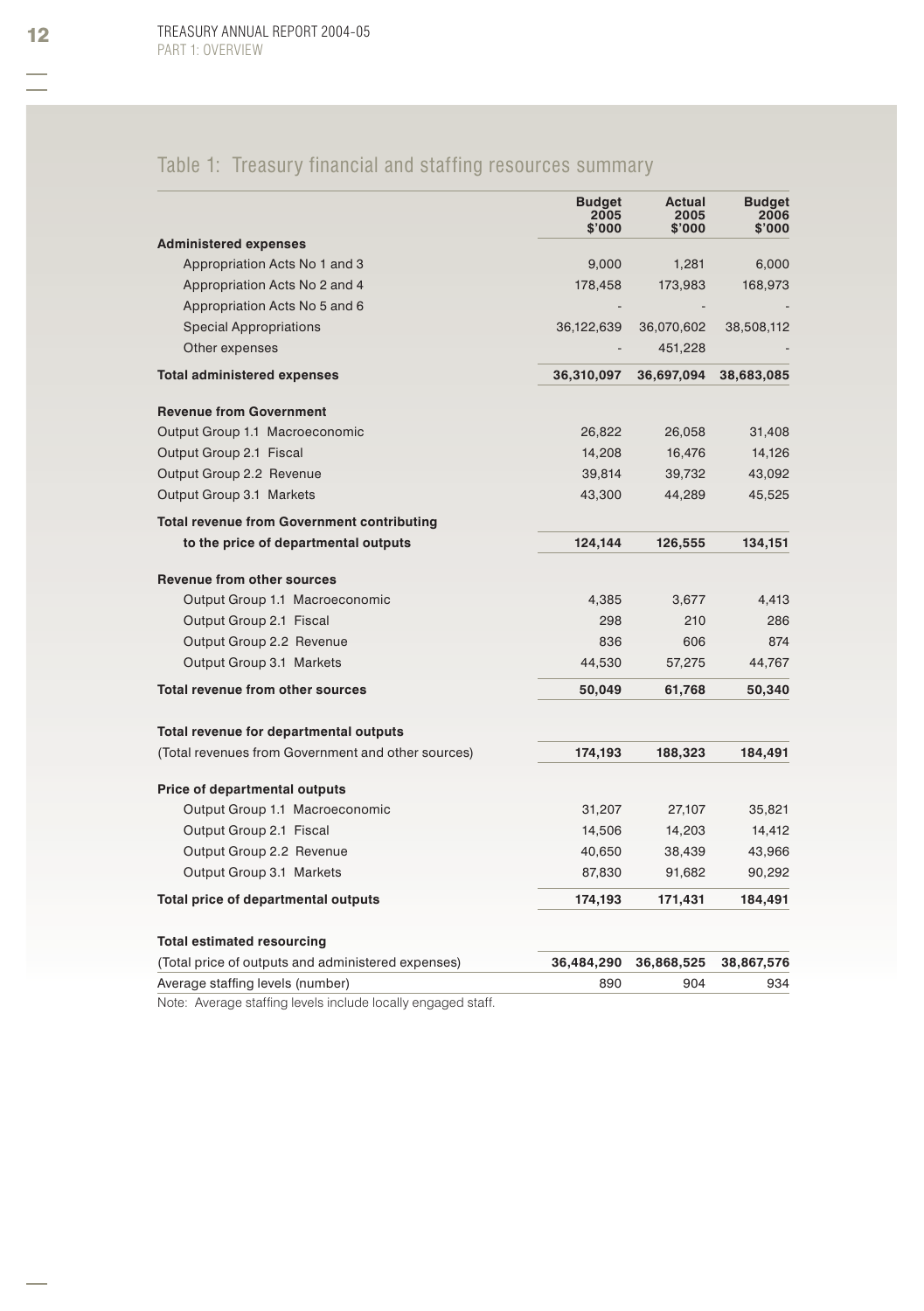### **Figure 1: Treasury portfolio outcome structure (as at 30 June 2005)**

| <b>Portfolio Minister - Treasurer</b><br>The Hon Peter Costello MP                         |                                                                                                                                                                                                                                 |
|--------------------------------------------------------------------------------------------|---------------------------------------------------------------------------------------------------------------------------------------------------------------------------------------------------------------------------------|
| <b>Minister for Revenue and Assistant Treasurer</b><br>The Hon Mal Brough MP               |                                                                                                                                                                                                                                 |
| <b>Parliamentary Secretary to the Treasurer</b><br>The Hon Chris Pearce MP                 |                                                                                                                                                                                                                                 |
| <b>Department of the Treasury</b><br>Secretary: Dr Ken Henry                               | Outcome 1: Sound macroeconomic environment<br>Outcome 2: Effective government spending and<br>taxation arrangements<br>Outcome 3: Well-functioning markets                                                                      |
| <b>Australian Bureau of Statistics</b><br>Statistician: Dennis Trewin                      | Informed decision-making, research and discussion<br>within governments and the community, based on the<br>provision of a high quality, objective and responsive<br>national statistical service                                |
| <b>Australian Competition and Consumer Commission</b><br>Chairman: Mr Graeme Samuel        | To enhance social and economic welfare of the<br>Australian community by fostering competitive, efficient,<br>fair and informed Australian markets                                                                              |
| <b>Australian Office of Financial Management</b><br>Chief Executive Officer: Mr Neil Hyden | To enhance the Commonwealth's capacity to manage<br>its net debt portfolio, offering the prospect of savings<br>in debt servicing costs and an improvement in the net<br>worth of the Commonwealth over time                    |
| <b>Australian Prudential Regulations Authority</b><br>Chairman: Dr John Laker              | To enhance public confidence in Australia's financial<br>institutions through a framework of prudential regulation<br>which balances financial safety, efficiency, competition,<br>contestability and competitive neutrality    |
| <b>Australian Securities and Investments Commission</b><br>Chairman: Mr Jeffrey Lucy       | A fair and efficient market characterised by integrity and<br>transparency and supporting confident and informed<br>participation of investors and consumers                                                                    |
| <b>Australian Taxation Office</b><br>Commissioner: Mr Michael Carmody                      | Effectively manage and shape systems that support and<br>fund services for Australians and give effect to social<br>and economic policy through the tax, superannuation,<br>excise and other related systems                    |
| <b>Corporations and Markets Advisory Committee</b><br>Convenor: Mr Richard St John         | Fair and efficient financial markets characterised by<br>integrity and transparency, and supporting confident and<br>informed participation of investors and consumers                                                          |
| <b>Inspector-General of Taxation</b><br>Inspector-General: Mr David Vos AM                 | Improved administration of the tax laws for the benefit of<br>all taxpayers                                                                                                                                                     |
| <b>National Competition Council</b><br>President: Dr Wendy Craik                           | The achievement of effective and fair competition<br>reforms and better use of Australia's infrastructure for the<br>benefit of the community                                                                                   |
| <b>Productivity Commission</b><br>Chairman: Mr Gary Banks                                  | Well informed policy decision-making and public<br>understanding on matters relating to Australia's<br>productivity and living standards, based on independent<br>and transparent analysis from a community-wide<br>perspective |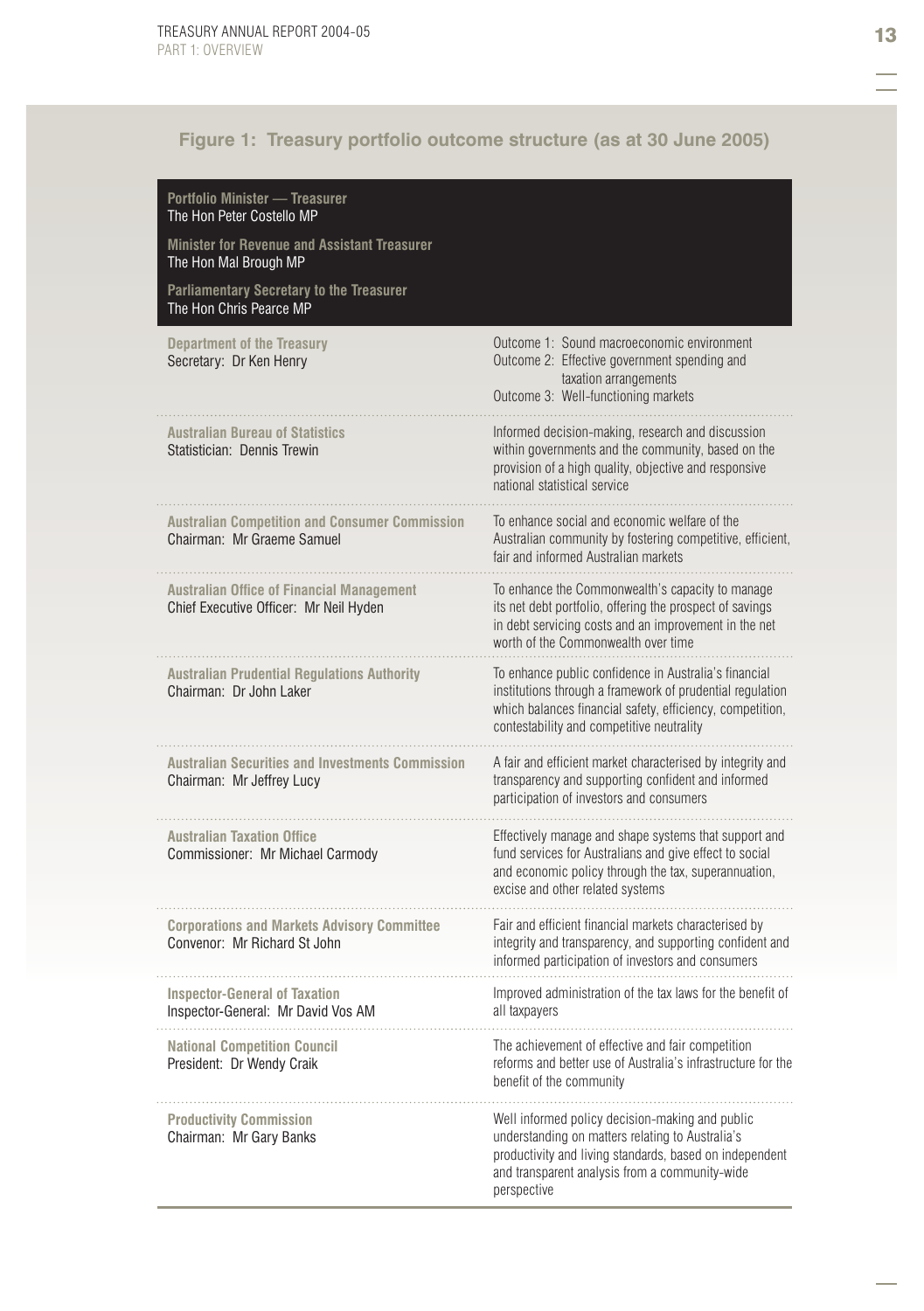**Figure 2: Portfolio output structure (as at 30 June 2005)**  Figure 2: Portfolio output structure (as at 30 June 2005)

|                         |                                                                                                                                          |                                   | The Treasury                                                                                                                                |                                  |                                                                                                                                                               |
|-------------------------|------------------------------------------------------------------------------------------------------------------------------------------|-----------------------------------|---------------------------------------------------------------------------------------------------------------------------------------------|----------------------------------|---------------------------------------------------------------------------------------------------------------------------------------------------------------|
| 1.1.2<br>1.1.1<br>Ξ     | forecasting<br>International economic policy advice and<br>Domestic economic policy advice and<br>Economic                               | 2.1.2<br>2.1.1<br>$\overline{21}$ | Commonwealth-State financial policy advice<br>Budget policy advice and coordination<br>Fiscal                                               | 3.1.1<br>$\overline{3}$          | Foreign investment policy advice and<br>administration<br>Markets                                                                                             |
|                         | assessment                                                                                                                               | 2.1.3<br>2.2.1<br>2.2             | Industry, environment and social policy advice<br>Taxation and income support policy advice<br>Revenue                                      | 3.1.4<br>3.1.5<br>3.1.2<br>3.1.3 | Financial system and corporate governance policy<br>Business and consumer policy advice<br>Circulating coin and like products<br>Actuarial services<br>advice |
|                         | Productivity Commission<br>Productivity Commission                                                                                       | H                                 | Australian Securities and Investments Commission<br>Australian Securities and Investments Commission                                        | H                                | Australian Competition and Consumer Commission<br>Australian Competition and Consumer                                                                         |
| 1.1.2<br>1.1.1          | Performance reporting and other services to<br>Government commissioned projects<br>government bodies                                     | 1.1.2<br>1.1.1                    | Policy and guidance about the laws administered<br>Comprehensive and accurate information on<br>companies and corporate activity<br>by ASIC | $1.1.1$                          | Compliance with competition, fair trading and<br>consumer protection laws and appropriate<br>remedies when the law is not followed<br>Commission              |
| 1.1.4<br>1.1.3<br>1.1.5 | statutory<br>dities<br>Competitive neutrality complaints activ<br>Supporting research and activities and<br>Regulation review activities | 1.1.3                             | consumer interests and ensure market integrity<br>participants in the financial system to protect<br>Compliance monitoring and licensing of | 1.1.2                            | Competitive market structures and informed<br>behaviour                                                                                                       |
|                         | Australian Prudential Regulation Authority<br>annual reporting                                                                           | 1.1.4                             | Enforcement activity to give effect to the laws<br>administered by ASIC                                                                     | Ħ                                | Inspector General of Taxation<br>Inspector General of Taxation                                                                                                |
| Ħ                       | Australian Prudential Regulation Authority                                                                                               |                                   | Australian Bureau of Statistics                                                                                                             | 1.1.1                            | Identification of issues for review and prioritisation<br>of work program                                                                                     |
| 1.1.2<br>1.1.1          | Surveillance programmes<br>Policy development                                                                                            | Ħ                                 | Australian Bureau of Statistics -National Statistical<br>Service                                                                            | 1.1.2                            | Provision of independent advice to the government<br>on the administration of the tax laws                                                                    |
| 1.1.3                   | <b>Australian Taxation Office</b><br>Prudential advice                                                                                   | 1.1.2<br>1.1.1                    | Population and social statistics<br>Economic statistics                                                                                     | H                                | Australian Office of Financial Management<br>Australian Office of Financial Management                                                                        |
| Ħ                       | Australian Taxation Office                                                                                                               |                                   | Companies and Markets Advisory Committee                                                                                                    | 1.1.1                            | Debt management                                                                                                                                               |
| 1.1.2<br>1.1.1          | transfers<br>systems<br>Shape, design and build administrative<br>Management of revenue collection and                                   | 1.1.1<br>Ħ                        | Companies and Markets Advisory Committee<br>Annual report and discussion papers                                                             |                                  | National Competition Council                                                                                                                                  |
| 1.1.3                   | revenue<br>Compliance assurance and support<br>collection                                                                                | 1.1.2                             | Recommendations and reports                                                                                                                 | $1.1.1$<br>Ħ                     | Advice provided to governments on competition<br>National Competition Council                                                                                 |
| 1.1.4                   | Compliance assurance and support for transfers<br>compliance with retirement income standards<br>and regulation of superannuation funds; |                                   |                                                                                                                                             | 1.1.2                            | policy and infrastructure access issues<br>Clear, accessible public information on<br>competition policy                                                      |
| 1.1.5                   | Services to governments and agencies                                                                                                     |                                   |                                                                                                                                             |                                  |                                                                                                                                                               |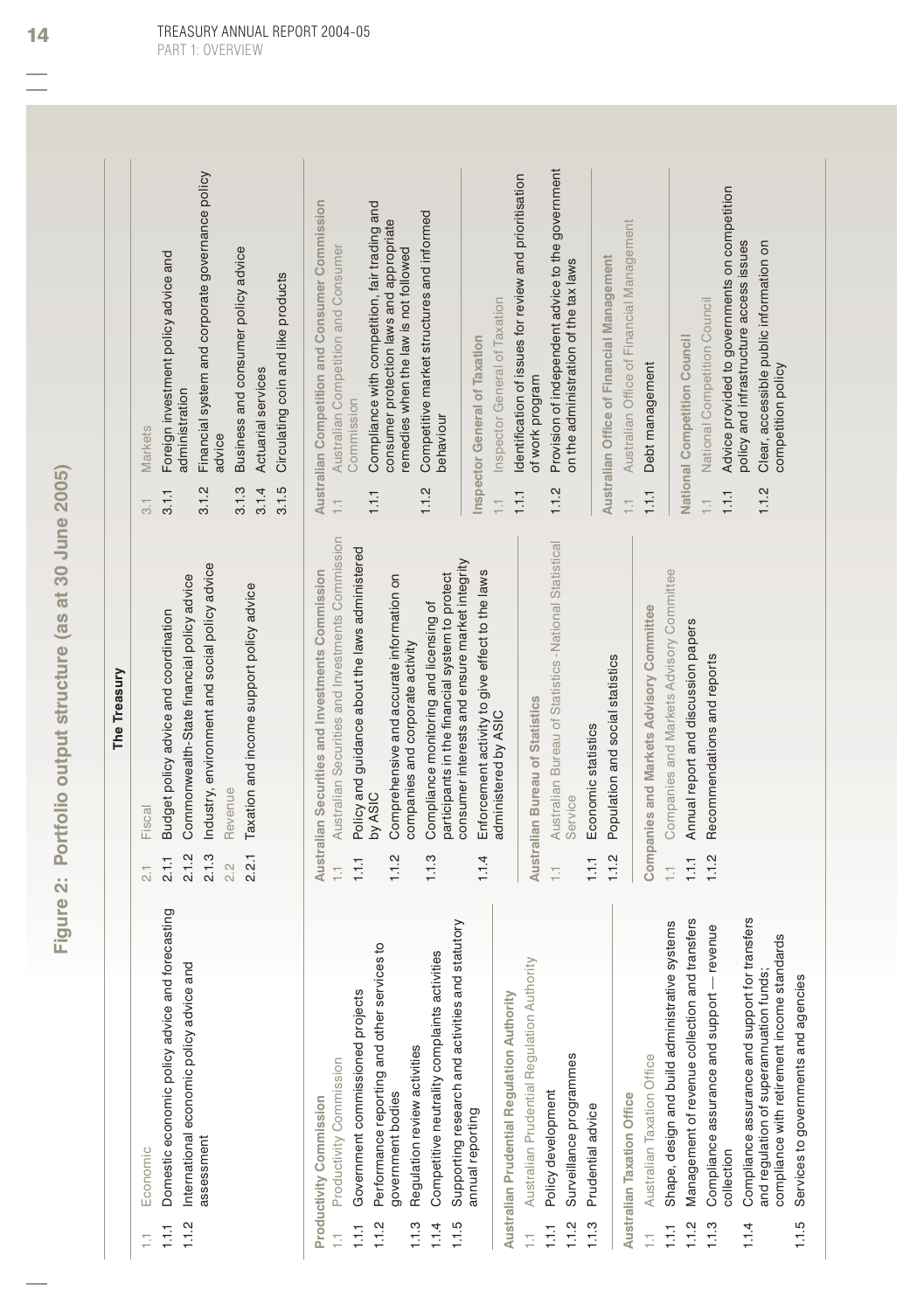| Sound macroeconomic<br>environment<br>Outcome 1 | Output Group 1.1<br>Macroeconomic | 1.1.1 | Domestic economic policy advice<br>and forecasting         | Macroeconomic Policy Division<br>Domestic Economy Division                                                                                                                                                                                                                                    |
|-------------------------------------------------|-----------------------------------|-------|------------------------------------------------------------|-----------------------------------------------------------------------------------------------------------------------------------------------------------------------------------------------------------------------------------------------------------------------------------------------|
|                                                 |                                   | 1.1.2 | International economic policy advice and<br>assessment     | International Economy Division<br>Pacific and Assistance Division<br>International Finance Division<br>G-20 and APEC Secretariat<br>Overseas Posts                                                                                                                                            |
| Effective government<br>Outcome 2               | Output Group 2.<br>Fiscal         | 2.1.1 | Budget policy advice and coordination                      | <b>Budget Policy Division</b>                                                                                                                                                                                                                                                                 |
| spending and taxation                           |                                   | 2.1.2 | Commonwealth-State financial policy advice                 | Commonwealth-State Relations Division                                                                                                                                                                                                                                                         |
|                                                 |                                   | 2.1.3 | Industry, environment and social policy advice             | Industry, Environment and Defence Policy Division<br>Social Policy Division                                                                                                                                                                                                                   |
|                                                 | Output Group 2.2<br>Revenue       | 2.2.1 | Taxation and income support policy advice                  | Superannuation, Retirement and Savings Division<br>International Tax and Treaties Division<br>Individuals and Exempt Tax Division<br>Tax System Review Division<br><b>Business Tax Division</b><br>Tax Analysis Division<br>Indirect Tax Division<br>Tax Design Division<br>Board of Taxation |
|                                                 |                                   |       |                                                            |                                                                                                                                                                                                                                                                                               |
| Well-functioning markets<br>Outcome 3           | Output Group 3.<br>Markets        | 3.1.1 | Foreign investment policy advice and<br>administration     | Foreign Investment and Trade Policy Division<br>Foreign Investment Review Board                                                                                                                                                                                                               |
|                                                 |                                   | 3.1.2 | Financial system and corporate governance policy<br>advice | Corporations and Financial Services Division<br>Financial System Division<br>Takeovers Panel                                                                                                                                                                                                  |
|                                                 |                                   | 3.1.3 | Competition and consumer policy advice                     | Strategy, Communications and Group Services Unit<br>Competition and Consumer Policy Division<br>Financial Literacy Foundation                                                                                                                                                                 |
|                                                 |                                   | 3.1.4 | Actuarial services                                         | Australian Government Actuary                                                                                                                                                                                                                                                                 |
|                                                 |                                   | 3.1.5 | Circulating coin and like products                         | Royal Australian Mint                                                                                                                                                                                                                                                                         |